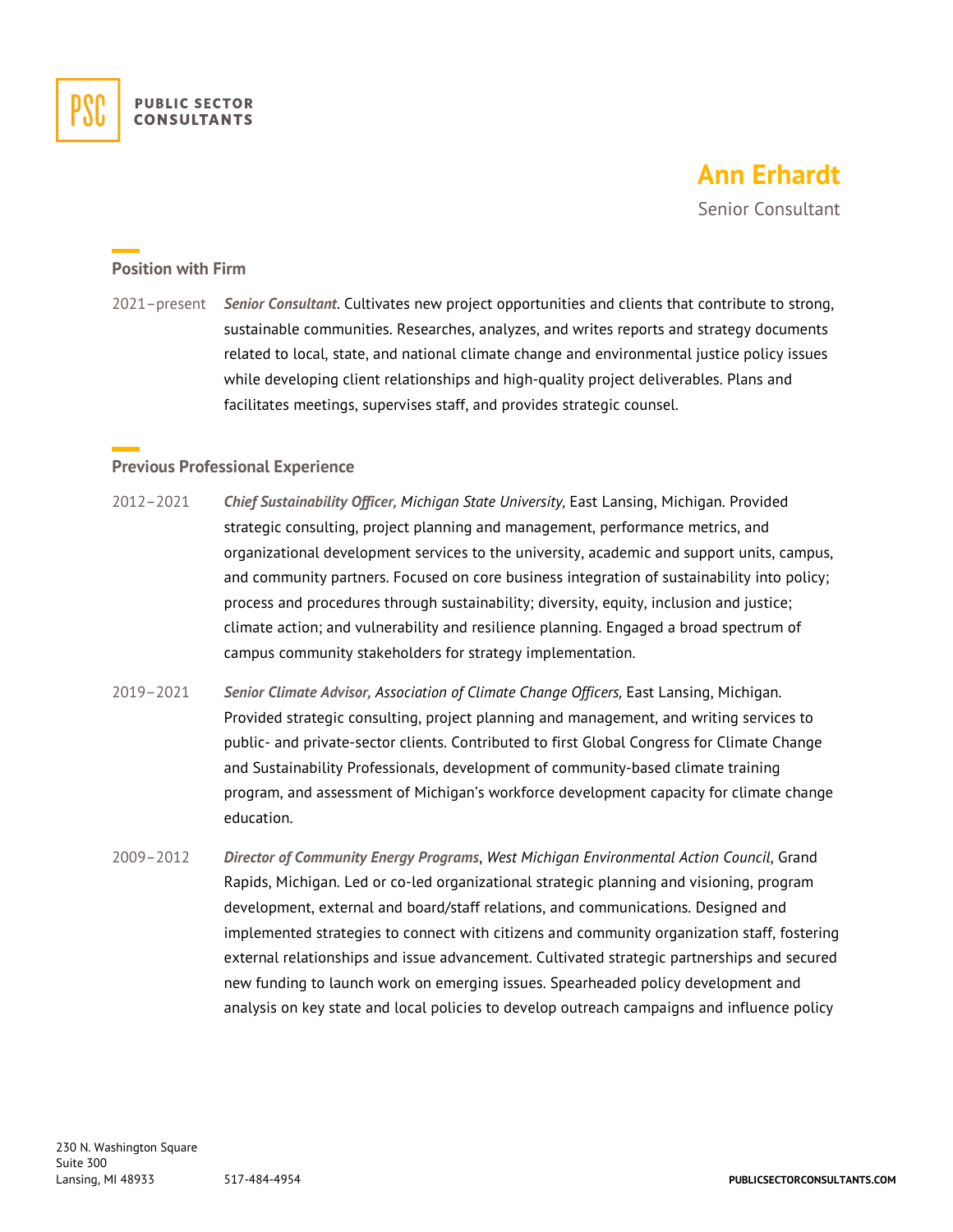outcomes. Organized and conducted robust stakeholder engagement processes to create sustainable communities. Promoted community and economic development efforts, as well as innovation in conservation to local and state partners.

- 2007–2021 *President and Principal Consultant, Commons Logic, LLC*, East Lansing, Michigan. Provided advisory, research, and consulting services to local, state, regional, and national clients on sustainability and climate change strategies, planning, organizational development, change management, capacity building, and leadership coaching. Worked to develop planning platforms for diverse groups of people and organizations to co-create solutions to the effects of climate change on social, environmental, and economic systems.
- 2006–2007 *Director of Operations*, *MorningStar Health*, Grand Rapids, Michigan. Managed organizational operations, including human resources, finance management, client training and relations, facility operations, IT systems, and various aspects of sales support operations.
- 2000–2006 *Director of Human Resources and Finance, Aspen Surgical*, Grand Rapids, Michigan. Managed a wide array of operations, including human resources, finances, purchasing, inventory control, facilities, IT systems, and organizational development. Also managed international supply chain for vendors in the United Kingdom, Mexico, and China.

Education Aquinas College, BS in Sustainable Business and Environmental Science Aquinas College, MM in Organizational Development Ferris State University, Advanced Study Certificate in Design and Innovation Management Harvard T.H. Chan School of Public Health, Certificate for Executive Leadership in Sustainability

#### **Activities**

- Member, Michigan Department of Environment, Great Lakes, and Energy Council on Climate Solutions Transportation and Mobility Workgroup, 2021–present
- Consultative panelist, Michigan State University Center for Regional Economic Innovation, 2020–present
- Commissioner, City of East Lansing Commission on the Environment, 2019–present
- Adjunct faculty, Loyola University School of Environmental Sustainability, 2019–present
- Adjunct faculty, Aquinas College Sustainable Business Program, 2019–present
- Chair, Association for the Advancement of Sustainability in Higher Education Board of Directors, 2016– present
- Fellow, MSU Executive Leadership Academy, 2016–2021